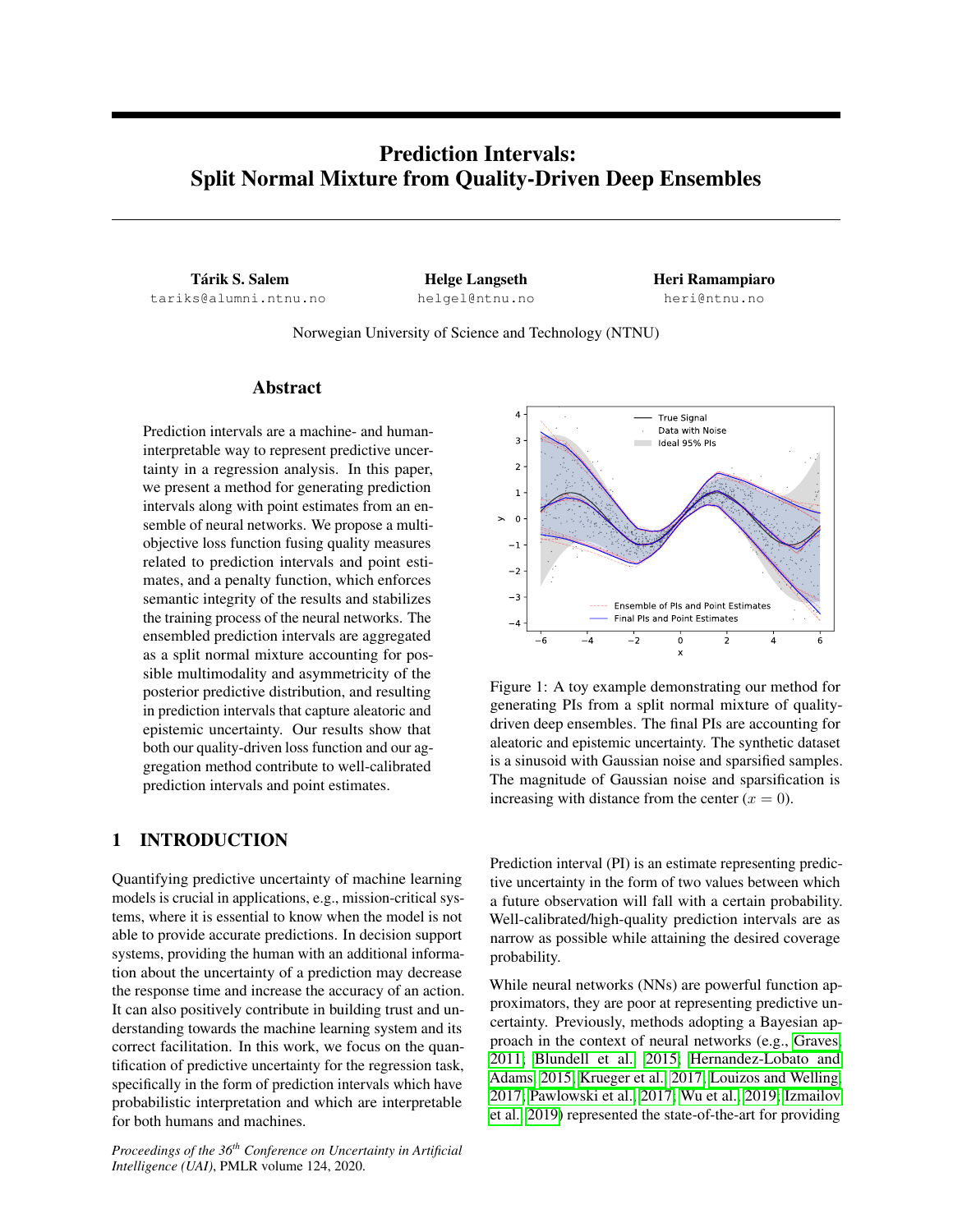predictive uncertainty estimates. See [Yao et al.](#page-8-5) [\(2019\)](#page-8-5) for an overview. Recently, a number of non-Bayesian yet probabilistic approaches provide competitive predictive uncertainty estimates [\(Lakshminarayanan et al., 2017;](#page-8-6) [Pearce et al., 2018;](#page-8-7) [Tagasovska and Lopez-Paz, 2019\)](#page-8-8). In this paper, we focus on and extend the latter branch of research.

Our work builds on the findings of [Pearce et al.](#page-8-7) [\(2018\)](#page-8-7) which is inspired by works of [Khosravi et al.](#page-8-9) [\(2011\)](#page-8-9) and [Lakshminarayanan et al.](#page-8-6) [\(2017\)](#page-8-6). [Pearce et al.](#page-8-7) [\(2018\)](#page-8-7) presented a method based on aggregating ensembled PIs from a set of NNs optimized with respect to a so-called quality-driven loss function (see Section [2.4\)](#page-2-0).

Although the aforementioned work has achieved promising results of well-calibrated PIs, it has several limitations that need to be addressed. In our continuation, we primarily address three main limitations of the state-of-the-art method: (1) The inability to generate point estimates, (2) the theoretically weakly justified method for aggregation of ensembled PIs, and (3) the fragile training process. With this in mind, the main contributions of this work can be summarized as follows:

- We retrofit the quality-driven loss function:
	- With a point estimate loss (particularly MSE or mean squared error) to be able to draw point estimates and PIs from the same generative distribution.
	- With a penalty function adding a constraint and thus enforcing the integrity of the results, i.e. avoiding crossing of PI boundaries or point estimates out of PI bounds, and consequently stabilizing/strengthening the training process.
- We propose a new aggregation method for ensembles of PIs with point estimates. It is fitting a split normal mixture [\(Wallis, 2014\)](#page-8-10) providing tighter and theoretically well-founded aggregates of PIs.
- We propose an analytical approach to parameter initialization for the parameter fitting process of a split normal probability density function, thus increasing the success of fitting and accelerating it compared to random initialization.

In addition to the above, we provide important insights and guidelines for hyper-parameter search contributing to reproducibility and reliable model fitting, and we suggest directions for future research.

# 2 BACKGROUND

In this section, we formally introduce the predictive uncertainty and prediction intervals, we consider methods for quantifying predictive uncertainty in NNs, especially in the form of prediction intervals, and we provide insights into the work of [Pearce et al.](#page-8-7) [\(2018\)](#page-8-7) which we build on.

### 2.1 Predictive Uncertainty

The sources of predictive uncertainty can be categorized into aleatoric and epistemic uncertainty [\(Kiureghian and](#page-8-11) [Ditlevsen, 2009\)](#page-8-11).

The aleatoric or aleatory or data uncertainty is also known as the irreducible uncertainty, i.e. it can not be reduced either through model or data. It arises from an inherent and irreducible data noise. The aleatoric uncertainty can be captured by learning the conditional distribution between the target and the input variables. The aleatoric uncertainty can further be characterized as homoskedastic (homoscedastic) if the irreducible noise is constant across random variables or as heteroskedastic (heteroscedastic) if contrary.

In contrast to aleatoric uncertainty, the epistemic uncertainty is reducible, and it can be further decomposed into model uncertainty and distributional uncertainty. Model uncertainty can be caused by model bias or parameter uncertainty due to insufficient data. Distributional uncertainty can be caused by the mismatch between training and test set [\(Malinin and Gales, 2018\)](#page-8-12), and it is often described as a part of the model uncertainty.

Generally, the aim is to reduce epistemic uncertainties. However, constraints emerging from model or data usually do not allow it.

Please note that predictive uncertainty is a broad concept, and the literature is inconsistent in the terminology. We follow the taxonomy found in [\(Kiureghian and Ditlevsen,](#page-8-11) [2009;](#page-8-11) [Pearce et al., 2018;](#page-8-7) [Malinin and Gales, 2018\)](#page-8-12).

#### 2.2 Prediction Intervals

Given an input  $\mathbf{x}^{(i)}$ , a prediction interval  $[\hat{y}_L^{(i)}]$  $\stackrel{(i)}{L}, \hat{y}_U^{(i)}$  $\bigcup^{(i)}_U\big]$  of a sample  $i$  captures the future observation (target variable)  $y^{(i)}$  with the probability equal or greater than  $\gamma \in [0, 1]$ (eq. [1\)](#page-1-0). The value of  $\gamma$  is commonly set to 0.95 or 0.99. Common in the literature is an alternative notation with α.

<span id="page-1-0"></span>
$$
\Pr\left(\hat{y}_L^{(i)} \le y^{(i)} \le \hat{y}_U^{(i)}\right) \ge \gamma = (1 - \alpha) \tag{1}
$$

Given  $n$  samples, the quality of the generated prediction intervals is assessed by measuring the prediction interval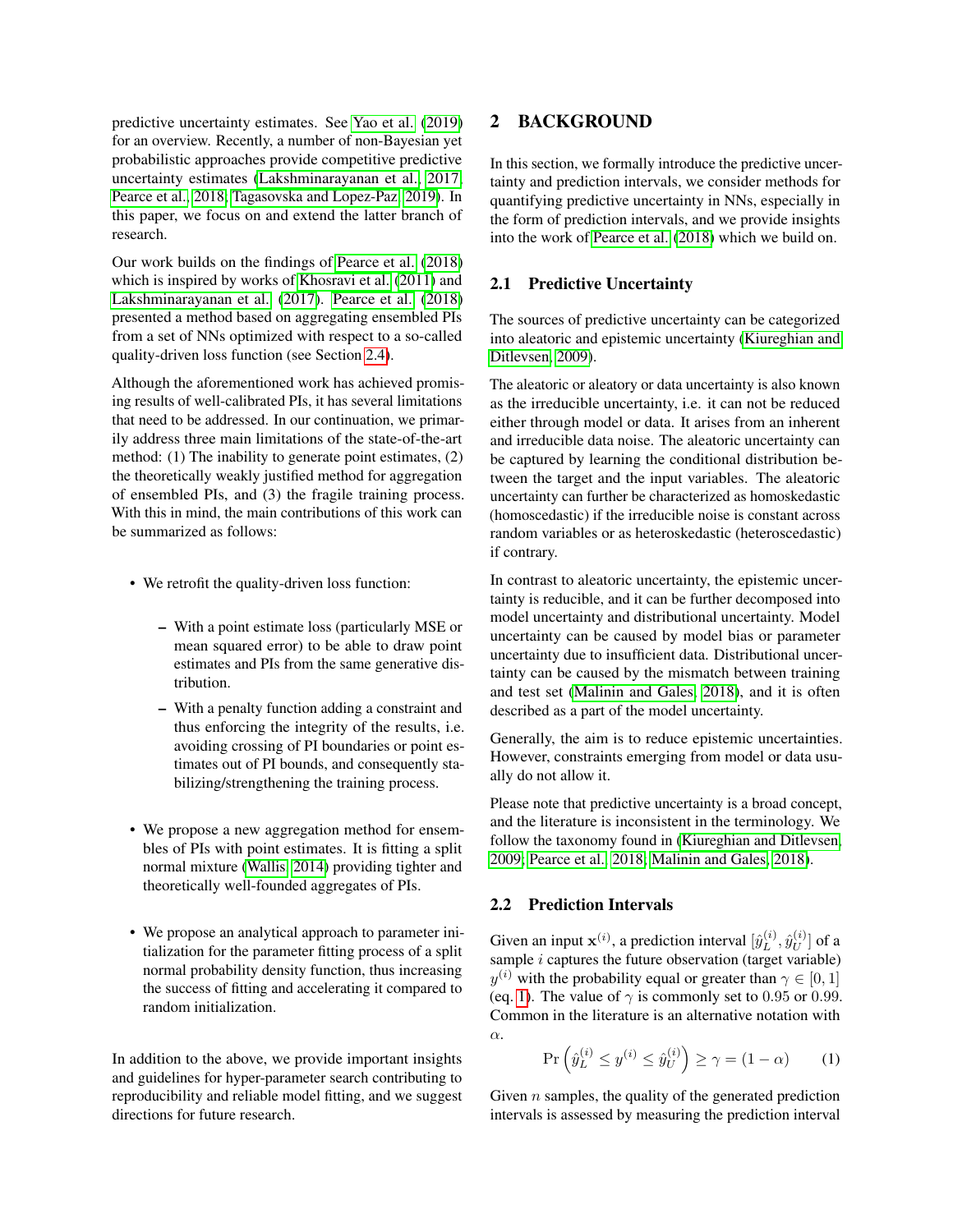coverage probability (PICP)

$$
PICP = \frac{c}{n}
$$

where

<span id="page-2-3"></span>
$$
c = \sum_{i=1}^{n} k_i \tag{2}
$$

for

<span id="page-2-4"></span>
$$
k_i = \begin{cases} 1 & \text{if } \hat{y}_L^{(i)} \le y^{(i)} \le \hat{y}_U^{(i)}, \\ 0 & \text{otherwise}, \end{cases}
$$
 (3)

and by measuring the mean prediction interval width (MPIW)

$$
MPIW = \frac{1}{n} \sum_{i=1}^{n} \hat{y}_{U}^{(i)} - \hat{y}_{L}^{(i)}
$$

or its normalized version NMPIW

<span id="page-2-6"></span>
$$
NMPIW = \frac{MPIW}{r}
$$
 (4)

where  $r = max(y) - min(y)$ . Please note that MPIW assumes  $\hat{y}_U^{(i)} \geq \hat{y}_L^{(i)}$  $L^{(i)}$ , i.e. no crossing of PI bounds. Ignoring this fact can lead to misleading results.

It is desired to achieve  $PICP \ge \gamma$  while having MPIW as small as possible.

### 2.3 Related Work

Following is a concise exploration of methods based on NNs capable of quantifying predictive uncertainty in a regression analysis. Methods adopting the Bayesian approach (such as BNN or Bayesian neural networks) are a prominent group [\(Graves, 2011;](#page-7-0) [Blundell et al.,](#page-7-1) [2015;](#page-7-1) [Hernandez-Lobato and Adams, 2015;](#page-7-2) [Krueger et al.,](#page-8-0) [2017;](#page-8-0) [Louizos and Welling, 2017;](#page-8-1) [Pawlowski et al., 2017;](#page-8-2) [Wu et al., 2019;](#page-8-3) [Izmailov et al., 2019;](#page-8-4) etc.) and represented for long the state-of-the-art to estimate predictive uncertainty. We explore alternative non-Bayesian yet probabilistic methods representing competitive and possibly a state-of-the-art alternative.

Interpreting Monte Carlo dropout (MC-dropout) at test time as approximate Bayesian inference [\(Gal and Ghahra](#page-8-13)[mani, 2016\)](#page-8-13) has been a widely used method to quantify predictive uncertainty, mainly due to its scalability and simplicity. Interpretation of MC-dropout as an ensemble model combination motivated consecutive research on ensemble-based methods which have been shown to be superior in generating predictive uncertainty to MCdropout or even Bayesian methods [\(Lakshminarayanan](#page-8-6) [et al., 2017\)](#page-8-6). Recently, it has been shown that deep ensembles with random initialization may explore different modes in function space, and therefore perform well in exploring model uncertainty. That is in contrast to subspace

sampling methods (e.g. MC-dropout, weight averaging) which may generate a set of diverse functions but still in the vicinity of the starting point and thus generating insufficiently diverse predictions [\(Fort et al., 2019\)](#page-8-14). Also recently, the robustness of uncertainty quantification methods under dataset shift was investigated, and although all compared methods have been deceptible to increasing dataset shifts, deep ensembles have shown the greatest robustness [\(Ovadia et al., 2019\)](#page-8-15).

More recently, an alternative line of work employs a loss function to optimize for generating specifically prediction intervals. A method based on quantile regression is utilizing the so-called pinball loss function [\(Koenker,](#page-8-16) [2005\)](#page-8-16) to optimize a single NN for the desired PIs and so-called Orthonormal Certificates to account for epistemic uncertainty [\(Tagasovska and Lopez-Paz, 2019\)](#page-8-8). A method called LUBE [\(Khosravi et al., 2011\)](#page-8-9) constructs prediction intervals using quality-driven loss function utilizing quality metrics PICP and NMPIW. LUBE applies simulated annealing for training a NN with respect to the quality-driven loss function. Inspired by [Khosravi](#page-8-9) [et al.](#page-8-9) [\(2011\)](#page-8-9) and [Lakshminarayanan et al.](#page-8-6) [\(2017\)](#page-8-6), a slightly modified quality-driven loss function optimized for gradient descent was proposed [\(Pearce et al., 2018\)](#page-8-7) and extended with ensembles to account for epistemic uncertainty. Although presenting favorable results, both methods deliver only prediction intervals without point estimates.

# <span id="page-2-0"></span>2.4 Quality-Driven Ensembles by [Pearce et al.](#page-8-7) [\(2018\)](#page-8-7)

Our work builds on [\(Pearce et al., 2018\)](#page-8-7) henceforth referred to as the original quality-driven ensembles or shortly original QDE (in results annotated as SEM-QD). First, the quality-driven loss function is described (annotated as QD). Second, the aggregation method is described (annotated as SEM).

#### <span id="page-2-5"></span>2.4.1 Loss Function

Parameters of each NN in an ensemble of size m are optimized with respect to the loss function  $\mathcal{L}_{QD}$  (eq. [5\)](#page-2-1). The loss function operates on mini-batches of size  $n$ .

<span id="page-2-1"></span>
$$
\mathcal{L}_{QD} = \mathcal{L}_{MPIW} + \lambda \frac{n}{\alpha (1 - \alpha)} \mathcal{L}_{PICP} \tag{5}
$$

 $\mathcal{L}_{MPIW}$  defined in eq. [\(6\)](#page-2-2) is optimizing the width of the PIs capturing an observation. Due to variables c and  $k_i$ from eq. [\(2\)](#page-2-3) and [\(3\)](#page-2-4),  $\mathcal{L}_{MPIW}$  only includes those samples for which the observation is inside the PI.

<span id="page-2-2"></span>
$$
\mathcal{L}_{MPIW} = \frac{1}{c} \sum_{i=1}^{n} (\hat{y}_U^{(i)} - \hat{y}_L^{(i)}) \cdot k_i \tag{6}
$$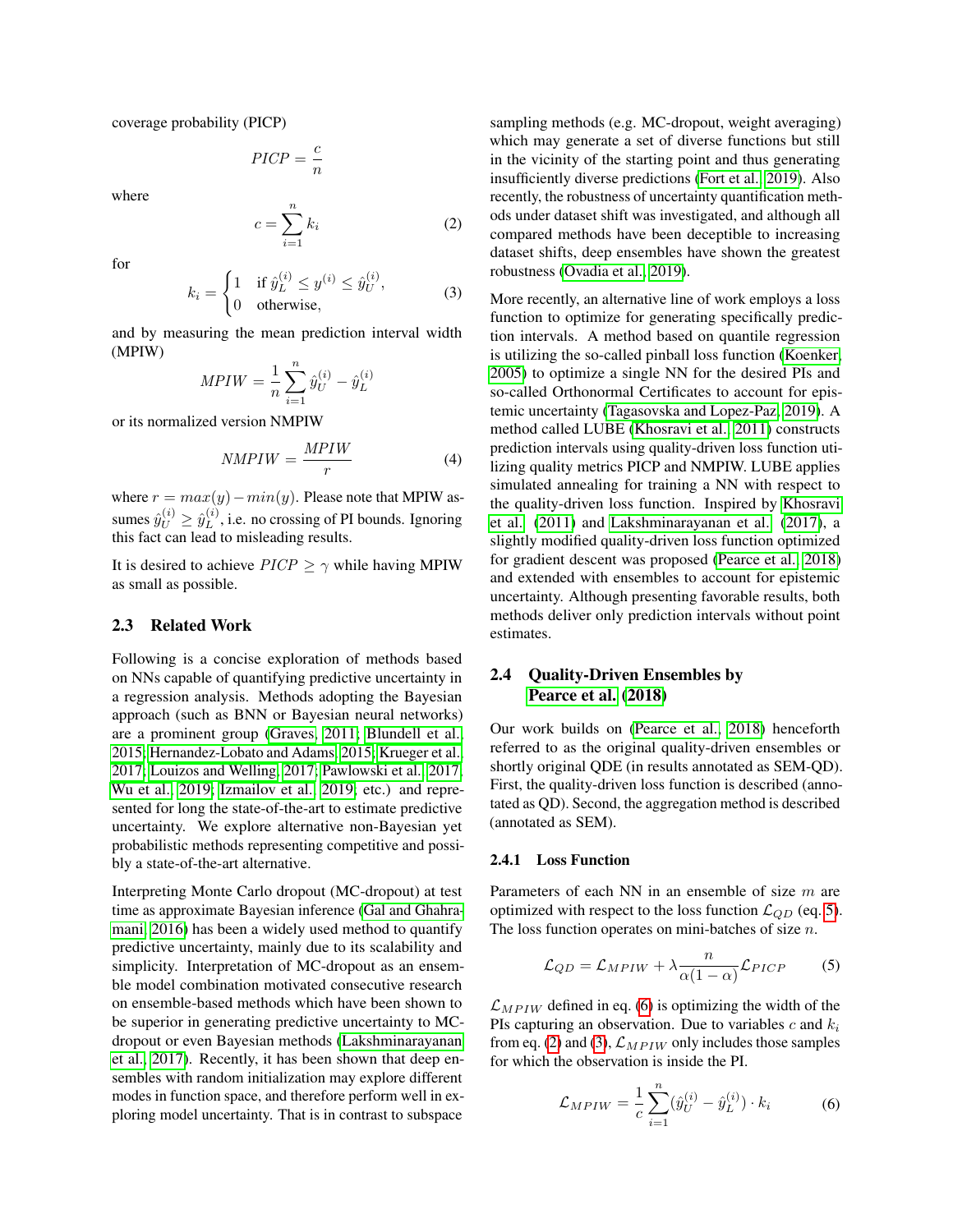$\mathcal{L}_{PICP}$  defined in eq. [\(7\)](#page-3-0) is optimizing the coverage probability of the PIs penalizing only if the PICP is below the desired  $\gamma$ .

<span id="page-3-0"></span>
$$
\mathcal{L}_{PICP} = \max(0, (1 - \alpha) - PICP)^2 \tag{7}
$$

Expanded, we get

$$
\mathcal{L}_{QD} = \frac{1}{c} \sum_{i=1}^{n} (\hat{y}_U^{(i)} - \hat{y}_L^{(i)}) \cdot k_i
$$

$$
+ \lambda \frac{n}{\alpha(1-\alpha)} \max(0, (1-\alpha) - PICP)^2.
$$

The hyper-parameter (Lagrangian)  $\lambda$  controls the importance of  $\mathcal{L}_{PICP}$  with respect to  $\mathcal{L}_{MPIW}$ . The intuition behind the fraction  $\frac{n}{\alpha(1-\alpha)}$  is that it should reflect the confidence of  $\mathcal{L}_{PICP}$  with respect to n and  $\alpha$ .

### <span id="page-3-8"></span>2.4.2 Aggregation Method

Given an ensemble of  $m$  NN models fitted with respect to  $\mathcal{L}_{QD}$  [\(5\)](#page-2-1), we acquire prediction intervals  $[\hat{y}_L^{(ij)}]$  $\hat{y}^{(ij)}_L, \hat{y}^{(ij)}_U$  $\left[\begin{smallmatrix} U & J \ U & \end{smallmatrix}\right]$ for sample  $i \in \{1 \dots n\}$  and model  $j \in \{1 \dots m\}$ . The following calculations are taken to acquire the final predictions intervals  $[\tilde{y}_L^{(i)}]$  $_L^{(i)}, \tilde{y}_U^{(i)}$  $\binom{[u]}{U}$  that should account also for the epistemic uncertainty.

$$
\mu_L^{(i)} = \frac{1}{m} \sum_{j=1}^m \hat{y}_L^{(ij)},
$$

$$
\mu_U^{(i)} = \frac{1}{m} \sum_{j=1}^m \hat{y}_U^{(ij)},
$$

$$
\sigma_L^{(i)}^2 = \frac{1}{m-1} \sum_{j=1}^m \left(\hat{y}_L^{(ij)} - \mu_L^{(i)}\right)^2
$$

$$
\sigma_U^{(i)}^2 = \frac{1}{m-1} \sum_{j=1}^m \left(\hat{y}_U^{(ij)} - \mu_U^{(i)}\right)^2
$$

These quantities are then combined to generate the final PIs. In the paper [\(Pearce et al., 2018\)](#page-8-7), the aggregation is done as follows:

<span id="page-3-3"></span>
$$
\tilde{y}_L^{(i)} = \mu_L^{(i)} - 1.96 \cdot \sigma_L^{(i)},\tag{8}
$$

<span id="page-3-4"></span>
$$
\tilde{y}_U^{(i)} = \mu_U^{(i)} + 1.96 \cdot \sigma_U^{(i)}.
$$
\n(9)

The actual implementation differs in using a standard error of the mean (SEM)  $\sigma_{\bar{y}_L}^{(i)}$  [\(10\)](#page-3-1) and  $\sigma_{\bar{y}_U}^{(i)}$  [\(11\)](#page-3-2) instead of in the paper presented standard deviation  $\sigma_L^{(i)}$  $L^{(i)}(8)$  $L^{(i)}(8)$  and  $\sigma^{(i)}_{\scriptscriptstyle II}$  $U^{(1)}(9)$  $U^{(1)}(9)$  respectively; notice the introduction of the scalar  $1/\sqrt{m}$  in both equations.

<span id="page-3-1"></span>
$$
\tilde{y}_L^{(i)} = \mu_L^{(i)} - 1.96 \cdot \sigma_L^{(i)} \cdot \frac{1}{\sqrt{m}} \tag{10}
$$

<span id="page-3-2"></span>
$$
\tilde{y}_U^{(i)} = \mu_U^{(i)} + 1.96 \cdot \sigma_U^{(i)} \cdot \frac{1}{\sqrt{m}} \tag{11}
$$

Aggregating PIs using the latter equations [\(10\)](#page-3-1) and [\(11\)](#page-3-2) results in narrower PIs. Both aggregation methods lack any theoretical justification: The lower and upper PI boundaries are aggregated independently, i.e. without mutual consideration, and we consider this as a flaw of the method. In fact, under a simple assumption of normal posterior distribution that is correctly captured by  $m$ NN models but with shifted PIs with correct  $\gamma$  coverage probability (PICP), it can be shown that both original aggregation methods in the above equations yield PIs resulting in PICP greater than  $\gamma$ , and thus greater MPIW. In the results, the latter aggregation function (eq. [10](#page-3-1) and [11\)](#page-3-2) was evaluated (annotated as SEM).

# 3 METHOD

In this section, we describe our method annotated as SNM-QD+ that provides a point prediction along with prediction interval as output. First, an ensemble of neural network models is trained with an extended quality-driven loss function annotated as QD+ (eq. [12\)](#page-3-5). Second, the results from each model in the ensemble are aggregated to provide a final result (incorporating the epistemic uncertainty) by a fitting split normal density functions [\(Wallis,](#page-8-10) [2014\)](#page-8-10) from each NN's point estimate and PI, and aggregating them into a split normal mixture (annotated as SNM) from which the final PI of coverage probability  $\gamma$ is calculated.

#### <span id="page-3-7"></span>3.1 Quality-Driven Loss Function

By having a single model for prediction intervals and point estimates, we achieve a coherency of the results and so avoid the case of two disjoint models learning different function approximations for prediction intervals and point estimates. In other words, providing prediction intervals and point estimates as a result of two disjoint models may not capture the predictive uncertainty of the point estimate model.

We therefore propose a new loss function

<span id="page-3-5"></span>
$$
\mathcal{L}_{QD+} = (1 - \lambda_1)(1 - \lambda_2) \cdot \mathcal{L}_{MPIW} \n+ \lambda_1(1 - \lambda_2) \cdot \mathcal{L}_{PICP} \n+ \lambda_2 \cdot \mathcal{L}_{MSE} \n+ \xi \cdot \mathcal{L}_P
$$
\n(12)

where point estimates  $\hat{y}^{(i)}$  are optimized by

<span id="page-3-6"></span>
$$
\mathcal{L}_{MSE} = \frac{1}{n} \sum_{i=1}^{n} \left( \hat{y}^{(i)} - y^{(i)} \right)^2 \tag{13}
$$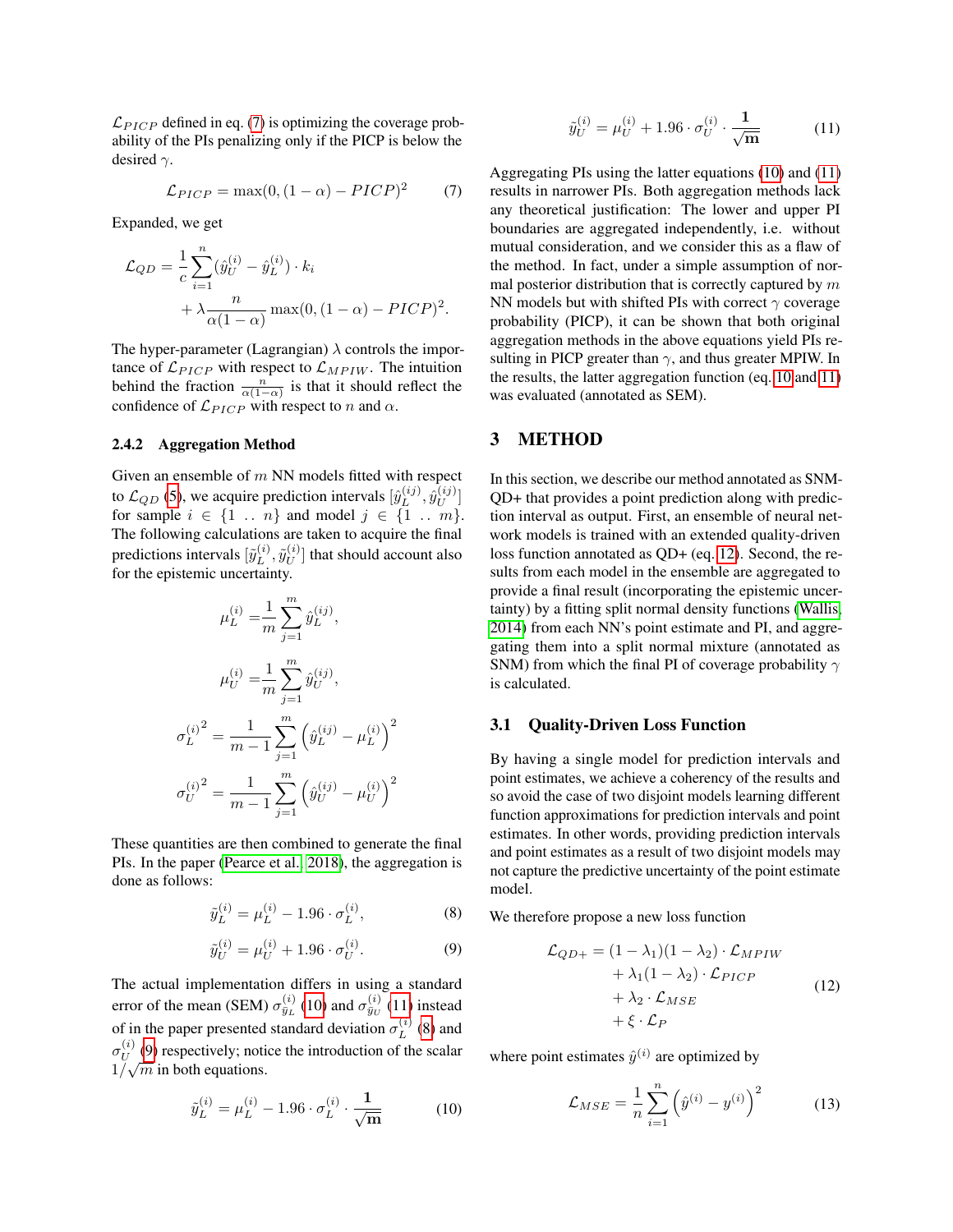<span id="page-4-2"></span>

Figure 2: An example illustrating split normal PDFs (dashed) fitted from an ensemble  $(m = 5)$  of PIs and point estimates, and subsequently aggregated into a split normal mixture (black) from which the final PI is calculated.

and the penalty function

<span id="page-4-0"></span>
$$
\mathcal{L}_P = \frac{1}{n} \sum_{i=1}^n \left[ \max(0, \hat{y}_L^{(i)} - \hat{y}^{(i)}) + \max(0, \hat{y}^{(i)} - \hat{y}_U^{(i)}) \right]
$$
(14)

is adding a constraint to enforce their integrity.

We retrofit a slightly simplified version of the loss function by [Pearce et al.](#page-8-7) [\(2018\)](#page-8-7). We introduce an auxiliary loss  $\mathcal{L}_{MSE}$  driving the point estimates, the mean squared error (MSE) in our particular use case. However, our empirical results showed rather difficult training process (exhibited already by the original loss function  $\mathcal{L}_{OD}$ ) and issues with the integrity of the generated output, i.e. interval crossing and point estimates out of PI bounds. Therefore a constraint violation penalty function  $\mathcal{L}_P$  was added which mitigated both issues significantly.

The hyper-parameter  $\lambda_1 \in (0,1)$  controls the mutual influence between losses  $\mathcal{L}_{MPIW}$  (eq. [6\)](#page-2-2) and  $\mathcal{L}_{PICP}$ (eq. [7\)](#page-3-0). The hyper-parameter  $\lambda_2 \in (0,1)$  controls the influence of the  $\mathcal{L}_{MSE}$  (eq. [13\)](#page-3-6) in relation to the aforementioned  $\mathcal{L}_{MPIW}$  and  $\mathcal{L}_{PICP}$ . The hyper-parameter  $\xi$ of the penalty function  $\mathcal{L}_P$  (eq. [14\)](#page-4-0) controls the degree of penalization in case the constraint is violated.

#### <span id="page-4-3"></span>3.2 Split Normal Aggregation Method

The prediction intervals and point estimates retrieved from the ensemble need to be aggregated into a final prediction interval, capturing both the aleatoric and epistemic uncertainty, and a final point estimate.

To this end, we assume that the posterior predictive dis-

tribution from a single model is a split normal distribution [\(Wallis, 2014\)](#page-8-10). The split normal distribution or twopiece normal distribution is a result of joining halves of normal distributions with the same mode but different variances. The split normal probability density function (PDF) is defined as

$$
f_{\mathcal{SN}}(x; \mu, \sigma_1, \sigma_2) = \begin{cases} A \exp\left(-\frac{(x-\mu)^2}{2\sigma_1^2}\right) & \text{if } x < \mu, \\ A \exp\left(-\frac{(x-\mu)^2}{2\sigma_2^2}\right) & \text{otherwise,} \end{cases}
$$
  
where  $A = \sqrt{2/\pi} (\sigma_1 + \sigma_2)^{-1}$ .

Given the lower and upper PI bounds  $[\hat{y}_L^{(ij)}]$  $\hat{y}^{(ij)}_L, \hat{y}^{(ij)}_U$  $\binom{[ij]}{U}$  and the point estimates  $\hat{y}^{(ij)}$  from an ensemble, we can fit parameters of a split normal distribution for each ensemble result by optimizing the loss

<span id="page-4-1"></span>
$$
\mathcal{L}_{\mathcal{SN}} = [F_{\mathcal{SN}}(\hat{y}_L^{(ij)}; \cdot) - \alpha/2]^2
$$
  
+ 
$$
[F_{\mathcal{SN}}(\hat{y}_U^{(ij)}; \cdot) - (1 - \alpha/2)]^2
$$
(15)

where the split normal cumulative density function (CDF) is defined as

$$
F_{\mathcal{SN}}\left(x;\mu,\sigma_{1},\sigma_{2}\right) = \begin{cases} \frac{\sigma_{1} + \text{erf}\left(\frac{x-\mu}{\sqrt{2}\sigma_{1}}\right)\sigma_{1}}{\sigma_{1} + \sigma_{2}} & \text{if } x < \mu, \\ \frac{\sigma_{1} + \text{erf}\left(\frac{x-\mu}{\sqrt{2}\sigma_{2}}\right)\sigma_{2}}{\sigma_{1} + \sigma_{2}} & \text{otherwise.} \end{cases}
$$

Through a gradient descent (GD) optimization of eq. [\(15\)](#page-4-1) we estimate the parameters  $\sigma_1^{(ij)}$  and  $\sigma_2^{(ij)}$  with respect to  $[\hat{y}_L^{(ij)}]$  $\hat{y}^{(ij)}_L, \hat{y}^{(ij)}_U$  $\left[\begin{array}{c} (ij) \\ U \end{array}\right]$  (variable x),  $\hat{y}^{(ij)}$  (variable  $\mu$ ) and  $\alpha$ .

When fitting the parameters  $\sigma_1^{(ij)}$  and  $\sigma_2^{(ij)}$  with eq. [\(15\)](#page-4-1) as the objective, initialization of  $(\sigma_1^{(ij)}, \sigma_2^{(ij)})$  plays an important role for finding the optimal solution. A random initialization does not always yield the optimal solution. Therefore, following the hypothesis that the parameters of a split normal distribution are close to those of normal distribution, we initialize the  $\sigma_1^{(ij)}$  and  $\sigma_2^{(ij)}$  as follows:

$$
\sigma_1^{(ij)} = \frac{\hat{y}_L^{(ij)} - \hat{y}^{(ij)}}{\sqrt{2} \operatorname{erf}^{-1}(2p_L - 1)},
$$

$$
\sigma_2^{(ij)} = \frac{\hat{y}_U^{(ij)} - \hat{y}^{(ij)}}{\sqrt{2} \operatorname{erf}^{-1}(2p_U - 1)},
$$

where  $p_L = \alpha/2$  and  $p_U = 1 - \alpha/2$ . The above is derived from the inverse CDF (quantile function) of a normal distribution:

$$
F_{\mathcal{N}}^{-1}(p) = \mu + \sigma \sqrt{2} \,\mathrm{erf}^{-1}(2p - 1)
$$

with  $p \in (0,1)$ .

In our experiments, this has been proven as superior compared to random initialization.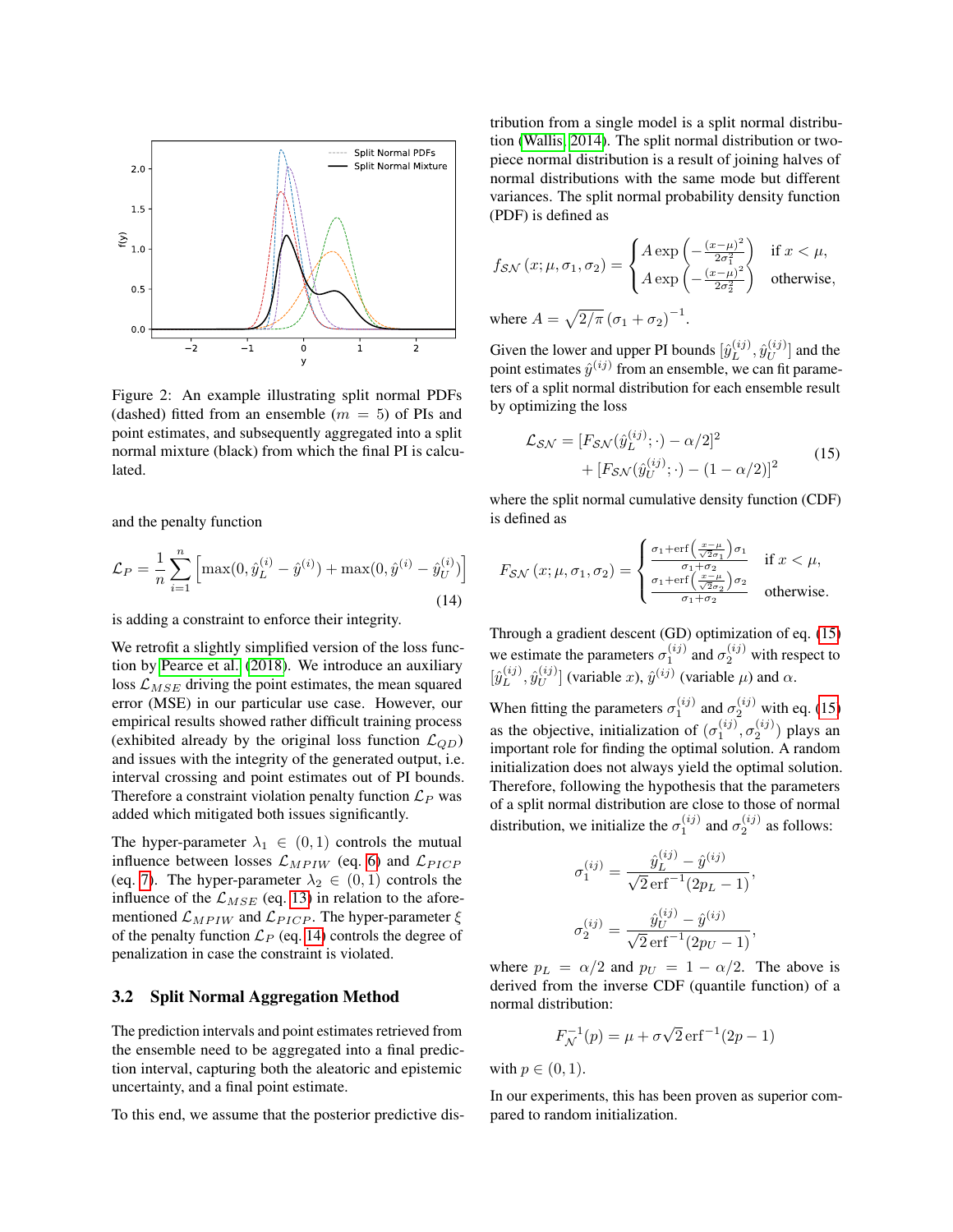As a result of the above steps, we acquire an ensemble of m split normal PDFs  $\{f_{\mathcal{SN}}(x;.)\}_{j=1}^m$  (for a single sample  $i$ ) from which we create a mixture PDF

$$
f^{(i)}(x) = \frac{1}{m} \sum_{j=1}^{m} f_{\mathcal{SN}}(x; \theta^{(ij)}).
$$

See Figure [2](#page-4-2) for illustration. The final PIs  $[\tilde{y}_L^{(i)}]$  $\tilde{y}^{(i)}_L, \tilde{y}^{(i)}_U$  $\bigl(\begin{smallmatrix} u \ v \end{smallmatrix}\bigr]$ are calculated from the mixture distribution  $f^{(i)}(x)$  by numerically solving

$$
\tilde{y}_L^{(i)} = F^{-1}(i)(\alpha/2)
$$
 and  $\tilde{y}_U^{(i)} = F^{-1}(i)(1 - \alpha/2)$ 

where  $F^{-1}^{(i)}(p)$  is the inverse CDF of the mixture  $f^{(i)}(x).$ 

The final point estimates are calculated as an equally weighted combination (mean) of point estimates from an ensemble.

$$
\tilde{y}^{(i)} = \frac{1}{m} \sum_{j=1}^{m} \hat{y}^{(ij)}
$$

# 4 EXPERIMENTS

Our proposed loss function QD+ (Section [3.1\)](#page-3-7) and aggregation method SNM (Section [3.2\)](#page-4-3) are compared with the original QDE [\(Pearce et al., 2018\)](#page-8-7), specifically with the loss function QD (Section [2.4.1\)](#page-2-5) and aggregation method SEM (Section [2.4.2\)](#page-3-8). We also compare against an ensemble of NNs optimizing the parametrization of a normal distribution [\(Lakshminarayanan et al., 2017\)](#page-8-6), referred as a mean-variance estimator (MVE). Additionally, we compare point estimates generated by our method SNM-QD+ with an ensemble of NNs optimizing MSE (eq. [13\)](#page-3-6) for point estimates solely.

We follow a similar experimental setup initially set by [Hernandez-Lobato and Adams](#page-7-2) [\(2015\)](#page-7-2) and also followed in related works [\(Gal and Ghahramani, 2016;](#page-8-13) [Lakshmi](#page-8-6)[narayanan et al., 2017;](#page-8-6) [Pearce et al., 2018;](#page-8-7) [Tagasovska](#page-8-8) [and Lopez-Paz, 2019\)](#page-8-8).

#### 4.1 Datasets

Ten open-access benchmark datasets from the UCI dataset repository are used [\(Dua and Graff, 2017\)](#page-8-17). For each dataset we have created 20 shuffled versions across which we have evaluated the methods, i.e. 20 trials. Exceptions are the Year dataset with 1 trial (without shuffling) and the Protein dataset with 5 trials. The datasets are standardized (to zero mean and unit variance) based on the training set. The input of evaluation measures is standardized based on the full dataset for comparability across different trials.

#### 4.2 Hyper-Parameters

We optimize for 95% prediction intervals, i.e.  $\alpha = 0.05$ .

To not add any competitive advantage to our method, we keep the NN sizes identical across different models. Note that this may be a disadvantage for our model, given the complexity of the loss function QD+. This potentially sub-optimal setting should be kept in mind as our comparison's objective is feasibility when compared to models specialized either to generate point estimates or PIs (and not both at the same time).

The ensemble size is  $m = 5$ . The size of mini-batches is  $n = 100$  ( $n = 1000$  for the Year dataset). All NNs have 2 hidden layers with 50 units (100 units for Protein and Year datasets) and ReLU activation functions.

For the hyper-parameter search (HPS), we do not follow the legacy of [Hernandez-Lobato and Adams](#page-7-2) [\(2015\)](#page-7-2). The HPS is performed only on a single concrete shuffled version of a dataset with excluded 10% test set, i.e. training set remains. Given the training set, the hyper-parameters are validated on 5 shuffled 90% and 10% splits (i.e. 81% and 9% of the complete dataset) for training and validation, respectively. This deviates opposed to the originally suggested single 80% and 20% split (i.e. 72% and 18% of the complete dataset) without cross-validation. The change of the hyper-parameter search setup was motivated by the difficulty to find good HPs using the original setup, especially in smaller datasets (such as Boston, Concrete, Energy, Wine and Yacht).

A random HPS was performed on the following hyperparameters (depending on the model): learning rate, decay rate,  $\lambda_1$ ,  $\lambda_2$ , epochs.  $\xi$  is set to 10 for all experiments. The remaining settings are consistent with those of [Pearce](#page-8-7) [et al.](#page-8-7) [\(2018\)](#page-8-7).

The applied heuristic for selecting the best hyperparameters was as follows: If mean PICP is equal to  $\gamma \pm 0.01$ , then HPs with the lowest MPIW and MSE were selected. Alternatively, also heuristic considering mean and standard deviation of PICP proved good results. If neither of the criteria were fulfilled, the best achieved PICP was selected. Also, the training process on the validation set was analyzed for steady convergence and overfitting. Note that the loss cannot be used to select HPs because  $\lambda_1$ ,  $\lambda_2$  and  $\xi$  scale parts of the loss function; hence the loss is associated with particular values of  $\lambda_1$ ,  $\lambda_2$  and  $\xi$ .

Due to a smaller number of HPS trials (max. 300), we did not always find well-performing HPs. Therefore, some experiments (QD+ for the datasets Energy, Kin8nm, Naval, Protein and Year) were manually fine-tuned. Adjusting hyper-parameters ( $\lambda_1$  and  $\lambda_2$ , learning rate, decay rate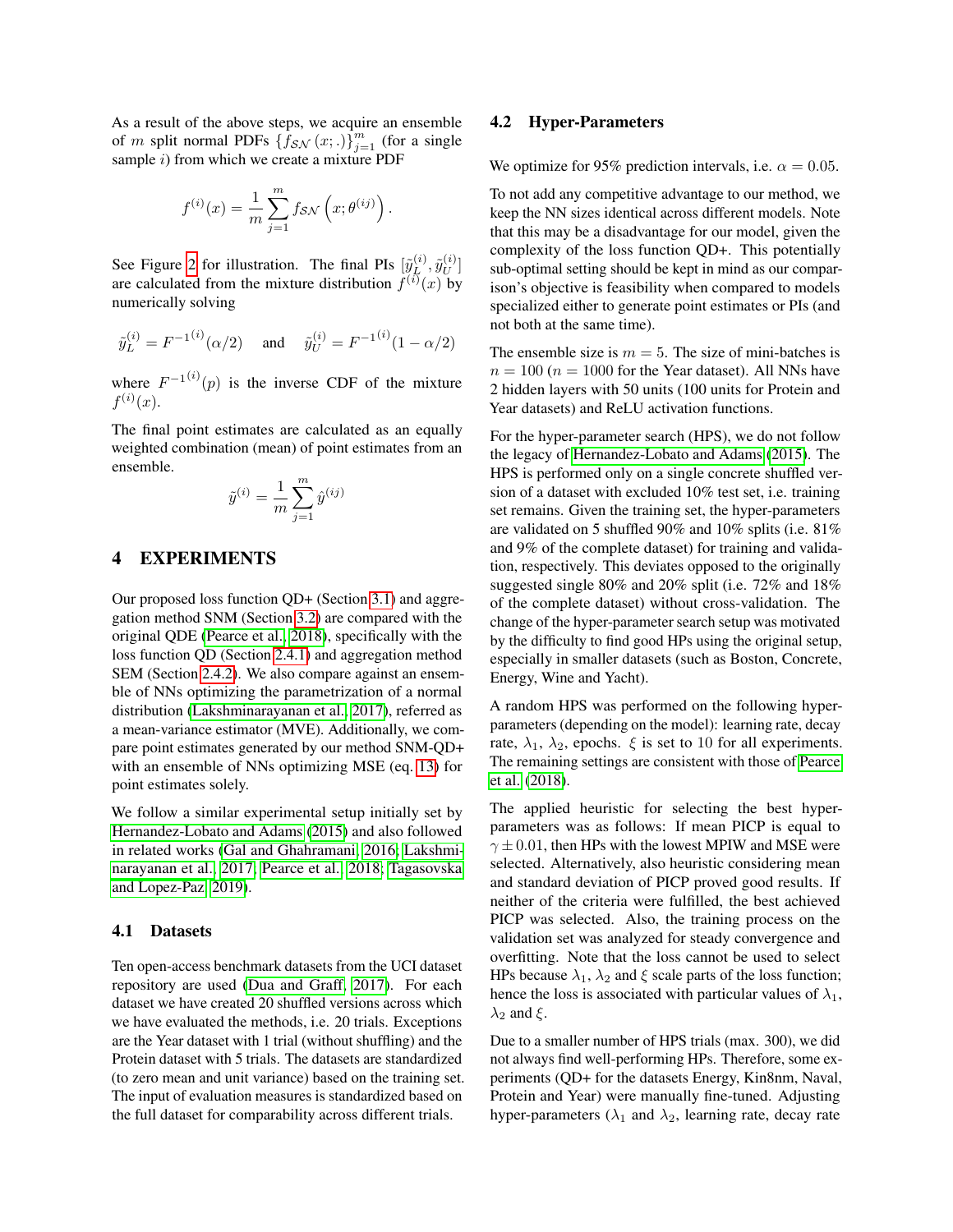<span id="page-6-1"></span>Table 1: Ultimately, PIs are compared between SNM-QD+, SEM-QD and MVE, and point estimates are compared between SNM-QD+, MSE and MVE in Table [2.](#page-6-0) Additionally, aggregation methods are compared in SNM-QD+ vs. SEM-QD+. All methods are ensembles of 2-layer NNs. The values stand for mean  $\pm$  standard error of the mean. The best results (with standard error of the mean taken in consideration) are shown in bold.

|                | <b>PICP</b>     |                 |                 |                 | <b>MPIW</b>     |                 |                 |                 |
|----------------|-----------------|-----------------|-----------------|-----------------|-----------------|-----------------|-----------------|-----------------|
| <b>Dataset</b> | SNM-OD+         | SEM-OD+         | SEM-OD          | <b>MVE</b>      | SNM-OD+         | SEM-OD+         | SEM-OD          | <b>MVE</b>      |
| <b>Boston</b>  | $0.95 + 0.01$   | $0.97 + 0.01$   | $0.95 + 0.01$   | $0.88 + 0.01$   | $1.58 + 0.06$   | $1.82 \pm 0.07$ | $1.52 + 0.06$   | $0.89 + 0.01$   |
| Concrete       | $0.94 \pm 0.01$ | $0.96 \pm 0.01$ | $0.97 \pm 0.00$ | $0.96 \pm 0.00$ | $0.99 \pm 0.04$ | $1.14 \pm 0.05$ | $1.36 \pm 0.02$ | $1.14 \pm 0.02$ |
| Energy         | $0.99 \pm 0.00$ | $0.99 \pm 0.00$ | $0.99 \pm 0.01$ | $0.98 \pm 0.01$ | $0.29 \pm 0.01$ | $0.33 \pm 0.02$ | $0.48 \pm 0.03$ | $0.16 \pm 0.00$ |
| Kin8nm         | $0.97 + 0.00$   | $0.98 + 0.00$   | $0.99 + 0.00$   | $0.97 + 0.00$   | $1.07 + 0.01$   | $1.21 + 0.01$   | $1.29 \pm 0.01$ | $1.04 \pm 0.01$ |
| Naval          | $1.00 + 0.00$   | $0.00 + 0.00$   | $0.99 + 0.00$   | $1.00 \pm 0.00$ | $0.09 + 0.00$   | $0.00 + 0.00$   | $0.36 \pm 0.02$ | $0.05 + 0.00$   |
| Power          | $0.95 \pm 0.00$ | $0.96 \pm 0.00$ | $0.96 \pm 0.00$ | $0.96 \pm 0.00$ | $0.80 \pm 0.00$ | $0.85 \pm 0.00$ | $0.87 \pm 0.00$ | $0.87 + 0.01$   |
| Protein        | $0.95 \pm 0.00$ | $0.97 \pm 0.00$ | $0.95 \pm 0.00$ | $0.98 \pm 0.00$ | $2.12 \pm 0.01$ | $2.31 \pm 0.01$ | $2.24 \pm 0.01$ | $2.82 \pm 0.10$ |
| Wine           | $0.94 \pm 0.01$ | $0.95 + 0.01$   | $0.92 + 0.01$   | $0.94 + 0.00$   | $2.62 + 0.06$   | $2.92 + 0.07$   | $2.06 \pm 0.03$ | $2.94 + 0.02$   |
| Yacht          | $0.94 + 0.01$   | $0.96 \pm 0.01$ | $1.00 \pm 0.00$ | $0.99 + 0.00$   | $0.12 + 0.00$   | $0.13 + 0.00$   | $0.25 + 0.02$   | $0.40 + 0.04$   |
| Year           | $0.94 \pm NA$   | $0.96 \pm NA$   | $0.95 \pm NA$   | $0.96 \pm NA$   | $2.34 \pm NA$   | $2.54 \pm NA$   | $2.29 \pm NA$   | $2.75 \pm NA$   |

<span id="page-6-0"></span>Table 2: Extension of Table [1](#page-6-1) evaluating point estimates of SNM-QD+, MSE and MVE.

| <b>Dataset</b> | <b>MSE</b>       | <b>MSE</b><br>SNM-OD+ | <b>MVE</b>       |  |
|----------------|------------------|-----------------------|------------------|--|
| <b>Boston</b>  | $0.112 + 0.013$  | $0.115 + 0.013$       | $0.127 + 0.019$  |  |
| Concrete       | $0.056 + 0.003$  | $0.053 + 0.003$       | $0.077 + 0.004$  |  |
| Energy         | $0.001 + 0.000$  | $0.001 + 0.000$       | $0.001 + 0.000$  |  |
| Kin8nm         | $0.060 + 0.001$  | $0.059 + 0.001$       | $0.062 + 0.001$  |  |
| <b>Naval</b>   | $4.8e-5 + 0.000$ | $1.3e-4 + 0.000$      | $1.2e-4 + 0.000$ |  |
| Power          | $0.042 + 0.001$  | $0.050 + 0.001$       | $0.048 + 0.001$  |  |
| Protein        | $0.310 + 0.002$  | $0.361 + 0.004$       | $0.445 + 0.023$  |  |
| Wine           | $0.597 + 0.015$  | $0.616 \pm 0.018$     | $0.621 + 0.015$  |  |
| Yacht          | $0.002 + 0.000$  | $0.001 + 0.000$       | $0.003 + 0.000$  |  |
| Year           | $0.637 \pm NA$   | $0.636 + NA$          | $0.639 + NA$     |  |

and number of epochs) has proven to be intuitive by analyzing PICP, MPIW and MSE on a validation set. We resorted to manual fine-tuning only if a model was considerably under-performing compared to the original QDE or compared to MVE. There was no attempt to optimize to the model's full potential.

### 4.3 Evaluation

The input of evaluation measures is standardized based on the full dataset for comparability across different trials. The following measures are used to assess and compare models (QD+, QD and MVE) and aggregation methods (SNM and SEM): PICP, MPIW and mean squared error (MSE).

# 4.4 Results

Tables [1](#page-6-1) and [2](#page-6-0) show the results of comparing the two models QD+ and QD, combined with the aggregation methods SNM and SEM. We have also included a model that generates only point estimates (denoted MSE), and MVE generating both PIs and point estimates. Consider SNM-QD+ vs. SEM-QD for a comparison between our method and the original QDE method [\(Pearce et al., 2018\)](#page-8-7), respectively. SNM-QD+ vs. SEM-QD+ gives a comparison between our split normal aggregation method and the original aggregation method, respectively. SNM-QD+ vs. MVE provides a comparison of methods generating both PIs and point estimates. Finally, Table [2](#page-6-0) shows the evaluation of the point estimates between SNM-QD+, MSE and MVE. The best results (with standard error of the mean taken in consideration) are presented using bold font. Supplement A provides the evaluation of non-aggregated PIs.

Overall, the results demonstrate that a complex multiobjective quality-driven loss function (QD+) can deliver well-calibrated PIs when the split normal mixture (SNM) is employed as the aggregation method. The proposed method SNM-QD+ performs best with respect to PIs and competitively with respect to point estimates. We argue that the quality of the point estimates can be improved by increasing the capacity of NNs or by hyper-parameter fine-tuning.

The results clearly show that the split normal aggregation method (SNM) yields well-calibrated PIs, while the original aggregation method (SEM) generally tends to generate wider PIs. Contrary to SEM, SNM aggregation method does not treat PI boundaries independently. It fits flexible enough (asymmetric) distributions within a versatile mixture distribution that is, as the results show, a sufficient approximation of the posterior predictive distribution. Note that the SNM aggregation method is not necessarily tied to the QD+ loss, but can be applied in other situations as well. A potential drawback of SNM is the apparent computational overhead of fitting the split normal mixture when the number of samples is large. However, this learning task is parallelizable and distributable; hence the wall-clock time spent on the task is negligible.

The training process of QD+ is, contrary to the original QD, quite robust. To give a particular example with the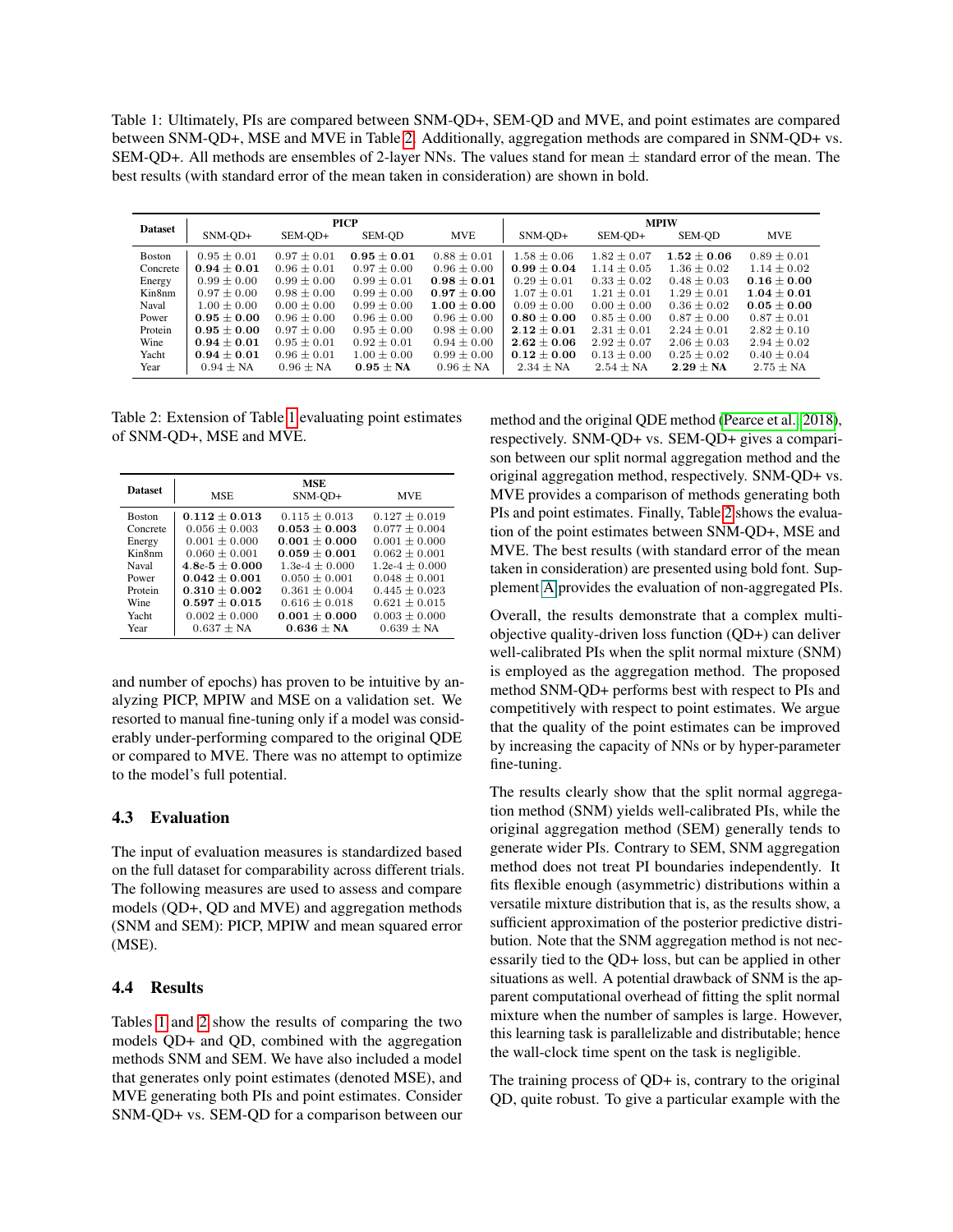Protein dataset, training 2-layer NNs with the original QDE required approximately one retry per run due to interval crossing or high loss value (stuck in local minimum). No retries were required when using QD+. Details are given in Supplement B. Furthermore, the original QD is sensitive to parameter initialization. Overall, the penalty function  $\mathcal{L}_P$  (eq. [14\)](#page-4-0) in QD+ results in significant improvements of the stability of the training process and strengthens the integrity of the output (mitigates the undesired interval crossing and point estimates out of the PI bounds). Supplement C provides a sensitivity analysis together with an ablation study clearly demonstrating the importance of the penalty function.

Since we compare our results with [Pearce et al.](#page-8-7) [\(2018\)](#page-8-7) and [Lakshminarayanan et al.](#page-8-6) [\(2017\)](#page-8-6), our work is also comparable with Bayesian approach by [Hernandez-](#page-7-2)[Lobato and Adams](#page-7-2) [\(2015\)](#page-7-2), and partly also with [Tagasovska and Lopez-Paz](#page-8-8) [\(2019\)](#page-8-8).

# 4.5 Implementation

Our implementation is shared<sup>[1](#page-7-3)</sup> and results fully reproducible. To embrace reproducibility, we use the Python package Sacred [\(Greff et al., 2017\)](#page-8-18). PyTorch [\(Paszke](#page-8-19) [et al., 2019\)](#page-8-19) is used as the main NN framework and the fitting of a split normal mixture is implemented using JAX [\(Bradbury et al., 2018\)](#page-8-20).

# 5 CONCLUSIONS

The main finding of this paper is that models delivering point estimates together with prediction intervals are competitive to models providing only one or the other. Motivated by the results of the quality-driven deep ensembles [\(Pearce et al., 2018\)](#page-8-7) as an alternative to Bayesian methods, we endeavored to address the three key limitations: (1) The inability to generate point estimates; (2) the weakly justified method for aggregation of prediction interval ensembles; (3) the fragile training process.

We propose a new quality-driven loss function generating both prediction intervals and point estimates, and we dramatically increase the robustness of the training process by integrating a penalty function.

A unique and well-founded method fitting a split normal mixture as the aggregate of ensembled neural network output generates well-calibrated prediction intervals accounting for aleatoric and epistemic uncertainty. Moreover, an analytical approach for initializing parameters of a split normal probability density function is proposed that leads to acceleration and dramatically increased success of the fitting process.

With this work, we extend the practitioners toolset for quantifying predictive uncertainty in the regression task.

# 6 FUTURE WORK

We end the paper with the following suggestions for future research or possible improvements:

- We have shown that a single model architecture can be used to generate both point estimates and prediction intervals. We therefore envision a two-step learning process, where one first optimizes the model to generate point estimates and consequently learns to generate prediction intervals. To avoid catastrophic forgetting, it seems appropriate to treat this as a transfer learning problem. The key benefit of this operation is that it will allow us to reuse (pre-trained) NN models that currently only generate point estimates.
- It seems reasonable to use the NMPIW measure (eq. [4\)](#page-2-6) in place of MPIW in the definition of the loss function  $\mathcal{L}_{MPIW}$  (eq. [6\)](#page-2-2). While it is already relatively intuitive to find HPs manually, and the HPS can be automated efficiently, we hypothesise that using NMPIW may lead to better-scaled hyper-parameters and possibly also to smaller variations across different datasets. The current work uses MPIW to ease the comparison between QD and QD+.
- The current approach learns to output a reasonable PI that is later used to fit a split normal PDF. This could alternatively be simplified so that the output of the neural network was the parameterization of the split normal PDF (or a mixture of split normal PDFs) directly. This approach is relevant for use-cases where a full predictive distribution is needed and would require a training objective defined for such situations instead of QD+. Again, the implemented approach was chosen to extend the non-Bayesian branch of research and ease comparison with the work of [Pearce](#page-8-7) [et al.](#page-8-7) [\(2018\)](#page-8-7).

# References

- <span id="page-7-0"></span>Alex Graves. Practical Variational Inference for Neural Networks. In *Advances in Neural Information Processing Systems 24*, pages 2348–2356. 2011.
- <span id="page-7-1"></span>Charles Blundell, Julien Cornebise, Koray Kavukcuoglu, and Daan Wierstra. Weight Uncertainty in Neural Network. In *Proceedings of the 32nd International Conference on Machine Learning*, volume 37 of *PMLR*, pages 1613–1622, 2015.
- <span id="page-7-2"></span>Jose Miguel Hernandez-Lobato and Ryan Adams. Probabilistic Backpropagation for Scalable Learning of

<span id="page-7-3"></span><sup>1</sup><https://github.com/tarik/pi-snm-qde>